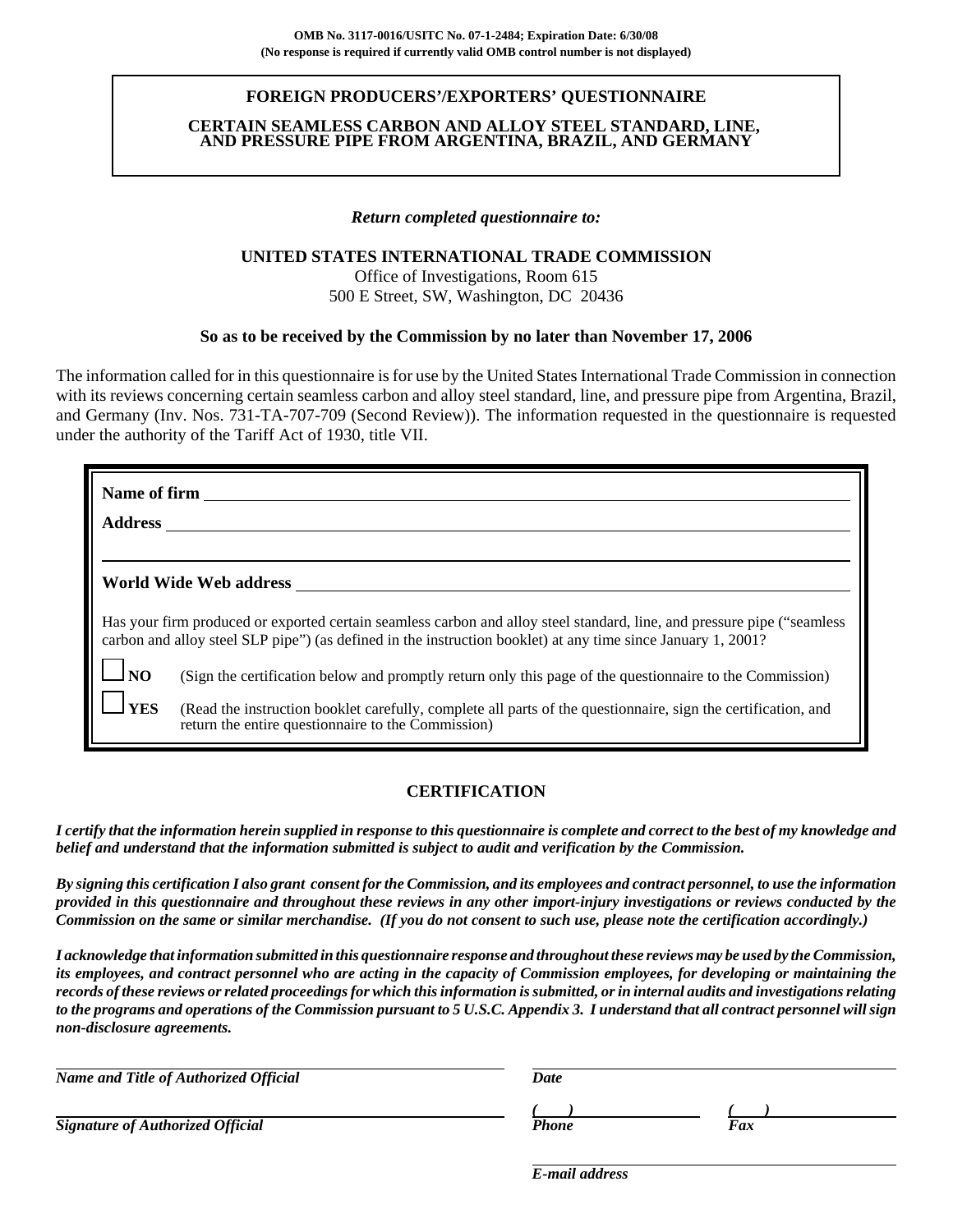# **PART I.--GENERAL QUESTIONS**

The questions in this questionnaire have been reviewed with market participants to ensure that issues of concern are adequately addressed and that data requests are sufficient, meaningful, and as limited as possible. Public reporting burden for this questionnaire is estimated to average 25 hours per response, including the time for reviewing instructions, searching existing data sources, gathering the data needed, and completing and reviewing the questionnaire. Send comments regarding the accuracy of this burden estimate or any other aspect of this collection of information, including suggestions for reducing the burden, to the Office of Investigations, U.S. International Trade Commission, 500 E Street, SW, Washington, DC 20436.

I-1a. Please report below the actual number of hours required and the cost to your firm of preparing the reply to this questionnaire and completing the form.

hours dollars

- I-1b. We are interested in any comments you may have for improving this questionnaire in general or the clarity of specific questions. Please attach such comments to your response or send them to the above address.
- I-2. Provide the name and address of establishment(s) covered by this questionnaire (see page 3 of the instruction booklet for reporting guidelines). If your firm is publicly traded, please specify the stock exchange and trading symbol.

I-3. Please provide the names and addresses of the **FIVE** largest U.S. importers of your firm's seamless carbon and alloy steel SLP pipe since 2001.

I-4. In Parts II and III of this questionnaire we request a copy of your company's business plan. Does your company or any related firm have a business plan or any internal documents that describe, discuss, or analyze expected future market conditions for seamless carbon and alloy steel SLP pipe?

 $\Box$  No  $\Box$  Yes--Please provide the requested documents. If you are not providing the requested documents, please explain why not.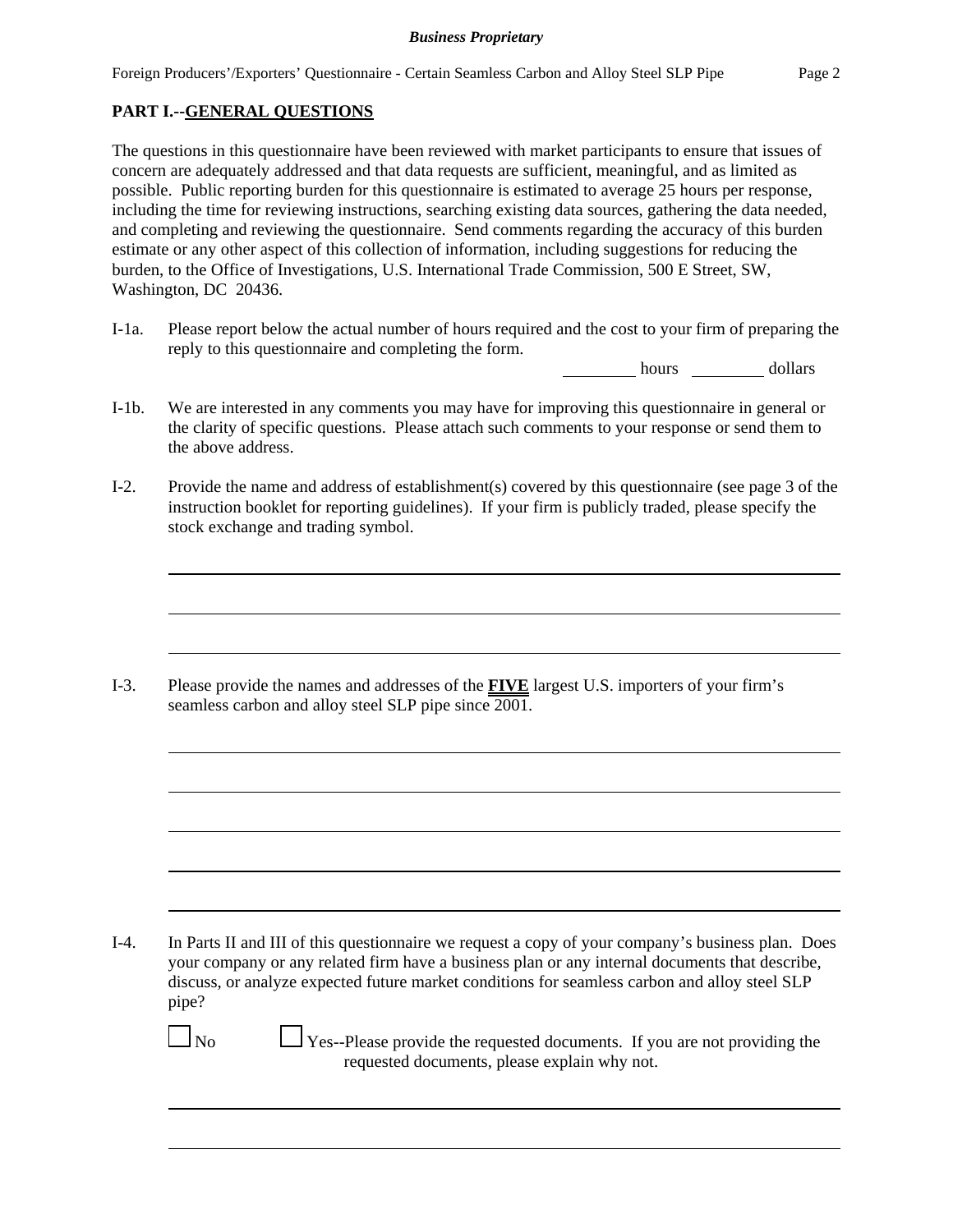|  |  |  | Foreign Producers'/Exporters' Questionnaire - Certain Seamless Carbon and Alloy Steel SLP Pipe | Page 3 |
|--|--|--|------------------------------------------------------------------------------------------------|--------|
|--|--|--|------------------------------------------------------------------------------------------------|--------|

# **PART I.--GENERAL QUESTIONS--***Continued*

I-5. Does your firm or any related firm produce, have the capability to produce, or have any plans to produce seamless carbon and alloy steel SLP pipe in the United States or other countries?

| $\Gamma$ Yes--Please name the firm(s) and country(ies) below and, if U.S.<br>producer(s), ensure that they complete the Commission's producer<br>questionnaire (contact Joanna Lo at 202-205-1888 or<br>joanna.lo@usitc.gov for copies of that questionnaire).                                                                                                                                                                                                                                                                                                                                |
|-----------------------------------------------------------------------------------------------------------------------------------------------------------------------------------------------------------------------------------------------------------------------------------------------------------------------------------------------------------------------------------------------------------------------------------------------------------------------------------------------------------------------------------------------------------------------------------------------|
|                                                                                                                                                                                                                                                                                                                                                                                                                                                                                                                                                                                               |
|                                                                                                                                                                                                                                                                                                                                                                                                                                                                                                                                                                                               |
| Does your firm or any related firm import or have any plans to import seamless carbon and alloy<br>$\blacksquare$ $\blacksquare$ $\blacksquare$ $\blacksquare$ $\blacksquare$ $\blacksquare$ $\blacksquare$ $\blacksquare$ $\blacksquare$ $\blacksquare$ $\blacksquare$ $\blacksquare$ $\blacksquare$ $\blacksquare$ $\blacksquare$ $\blacksquare$ $\blacksquare$ $\blacksquare$ $\blacksquare$ $\blacksquare$ $\blacksquare$ $\blacksquare$ $\blacksquare$ $\blacksquare$ $\blacksquare$ $\blacksquare$ $\blacksquare$ $\blacksquare$ $\blacksquare$ $\blacksquare$ $\blacksquare$ $\blacks$ |

I-6. Does your firm or any related firm import or have any plans to import seamless carbon and alloy steel SLP pipe into the United States?

| $\Box$ No | $\Box$ Yes--Please name the firm(s) below and ensure that they complete the |
|-----------|-----------------------------------------------------------------------------|
|           | Commission's importer questionnaire (contact Joanna Lo at 202-205-          |
|           | 1888 or joanna.lo@usitc.gov for copies of that questionnaire).              |

# **PART II.--TRADE AND RELATED INFORMATION**

II-1. Has your firm experienced any plant openings, relocations, expansions, acquisitions, consolidations, closures, or prolonged shutdowns because of strikes or equipment failure; curtailment of production because of shortages of materials; or any other change in the character of your operations or organization relating to the production of seamless carbon and alloy steel SLP pipe since 2001?

|  | $\Box_{\text{No}}$ |  |  |  |  | $\Box$ Yes--Supply details as to the time, nature, and significance of such changes. |  |  |
|--|--------------------|--|--|--|--|--------------------------------------------------------------------------------------|--|--|
|  |                    |  |  |  |  |                                                                                      |  |  |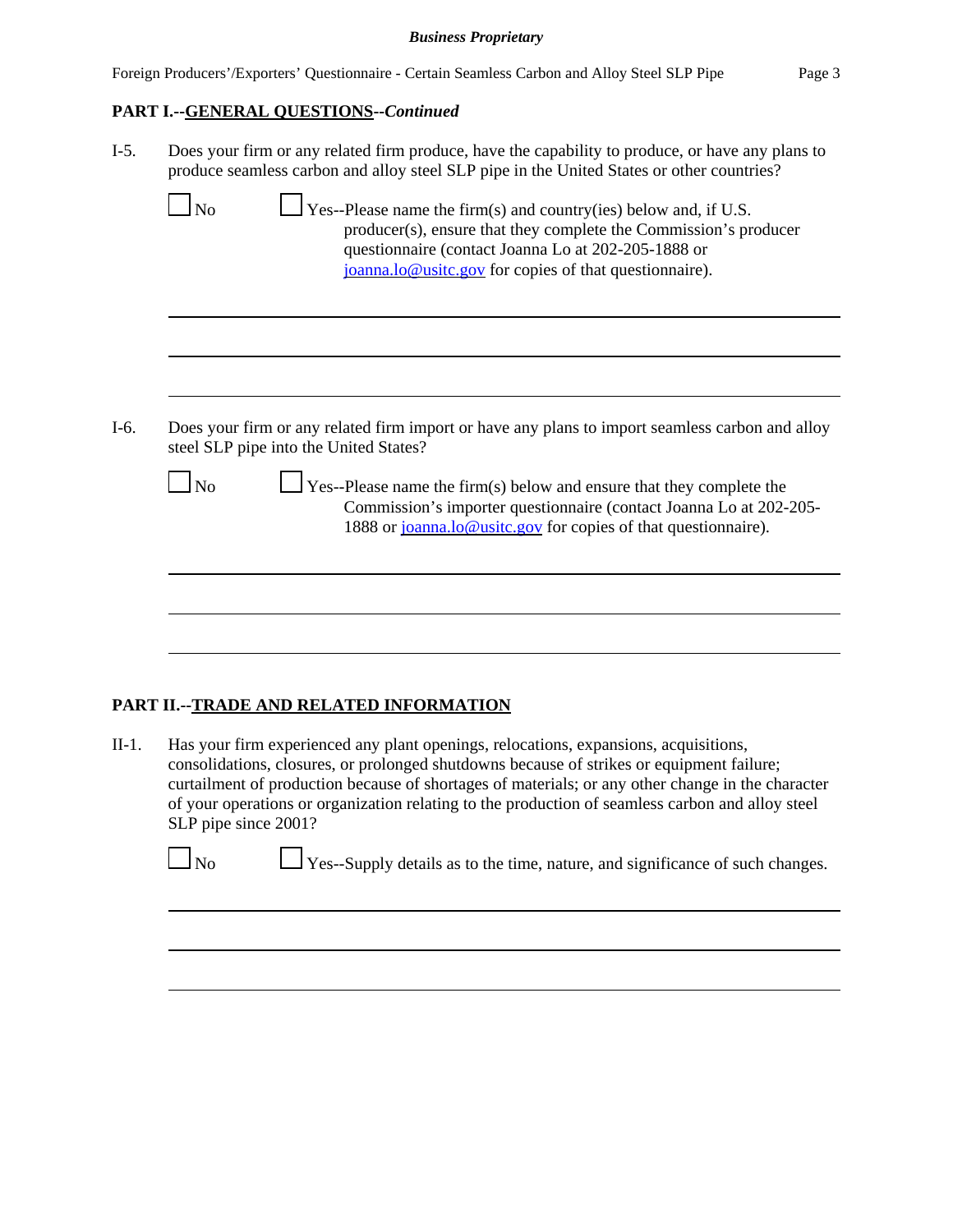# **PART II.--TRADE AND RELATED INFORMATION--***Continued*

II-2. Does your firm anticipate any changes in the character of your operations or organization (as noted above) relating to the production of seamless carbon and alloy steel SLP pipe in the future?

 $\Box$  No  $\Box$  Yes--Supply details as to the time, nature, and significance of such changes and provide underlying assumptions, along with relevant portions of business plans or other supporting documentation, that address this issue. Include in your response a specific projection of your firm's capacity to produce seamless carbon and alloy steel SLP pipe (in short tons) for 2006 and 2007.

II-3. Would your firm anticipate any changes in the character of your operations or organization (as noted above) relating to the production of seamless carbon and alloy steel SLP pipe in the future if the antidumping duty orders on seamless carbon and alloy steel SLP pipe from Argentina, Brazil, or Germany were to be revoked?

No  $\Box$  Yes--Supply details as to the time, nature, and significance of such changes and provide underlying assumptions, along with relevant portions of business plans or other supporting documentation, that address this issue.

II-4. Does your firm have any plans to add, expand, curtail, or shut down production capacity and/or production of seamless carbon and alloy steel SLP pipe in the Argentina, Brazil, or Germany in the future?

 $\Box$  Yes--Please describe those plans, including planned dates and capacity/ production quantities involved, and the reason(s) for such change(s). If the plans are to add or expand capacity or production, list (in descending order of importance) the markets (countries) to which such additional capacity or production would be directed. Provide relevant portions of business plans or other supporting documentation that addresses this issue.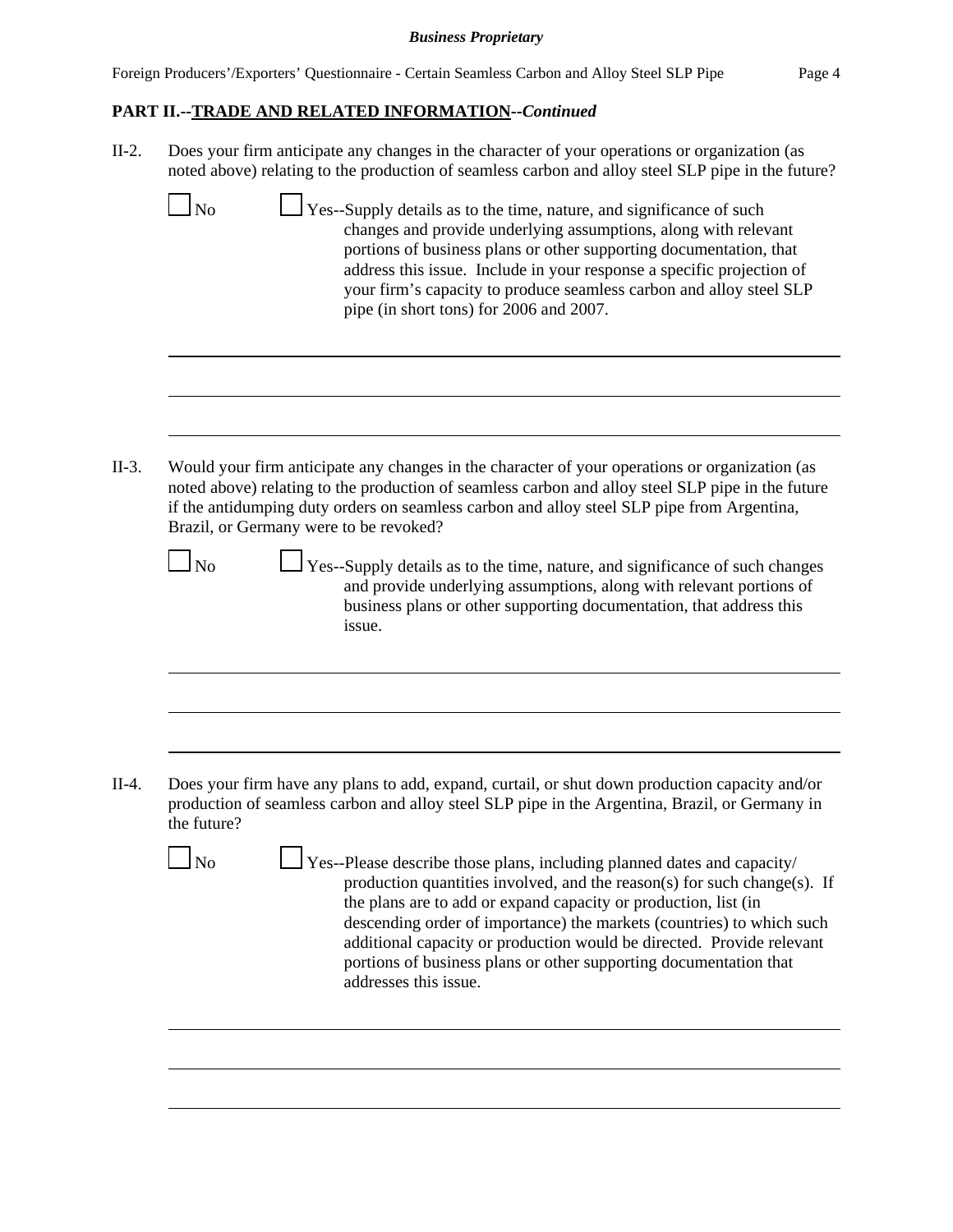# **PART II.--TRADE AND RELATED INFORMATION--***Continued*

| Describe the production technology used in the production of seamless carbon and alloy steel<br>SLP pipe in Argentina, Brazil, or Germany and identify major production inputs. Also discuss<br>any significant changes in production technology since 2001. |                                                           |                                                                                       |
|--------------------------------------------------------------------------------------------------------------------------------------------------------------------------------------------------------------------------------------------------------------|-----------------------------------------------------------|---------------------------------------------------------------------------------------|
|                                                                                                                                                                                                                                                              |                                                           |                                                                                       |
| Has your firm since 2001 produced, or does your firm anticipate producing in the future, other<br>products on the same equipment and machinery used in the production of seamless carbon and<br>alloy steel SLP pipe?                                        |                                                           |                                                                                       |
| $\Box$ Yes--List the following information and report your firm's combined<br>$\overline{\rm No}$                                                                                                                                                            | carbon and alloy steel SLP pipe in the periods indicated. | production capacity and production of these products and Seamless                     |
| Seamless product                                                                                                                                                                                                                                             | Period                                                    | Basis for allocation of<br>capacity and<br>employment data<br>(indicate if different) |
| 4.5 inches or less OD                                                                                                                                                                                                                                        |                                                           |                                                                                       |
| Glass-lined pressure pipe                                                                                                                                                                                                                                    |                                                           |                                                                                       |
| Other (e.g. stainless) SLP pipe                                                                                                                                                                                                                              |                                                           |                                                                                       |
| Oil country tubular goods                                                                                                                                                                                                                                    |                                                           |                                                                                       |
| Boiler tubing                                                                                                                                                                                                                                                |                                                           |                                                                                       |
| Mechanical tubing                                                                                                                                                                                                                                            |                                                           |                                                                                       |
| Tubing suitable for manufacturing<br>ball and other roller bearings                                                                                                                                                                                          |                                                           |                                                                                       |
|                                                                                                                                                                                                                                                              |                                                           |                                                                                       |
| Over 4.5 inches OD                                                                                                                                                                                                                                           |                                                           |                                                                                       |
| SLP pipe                                                                                                                                                                                                                                                     |                                                           |                                                                                       |
|                                                                                                                                                                                                                                                              |                                                           |                                                                                       |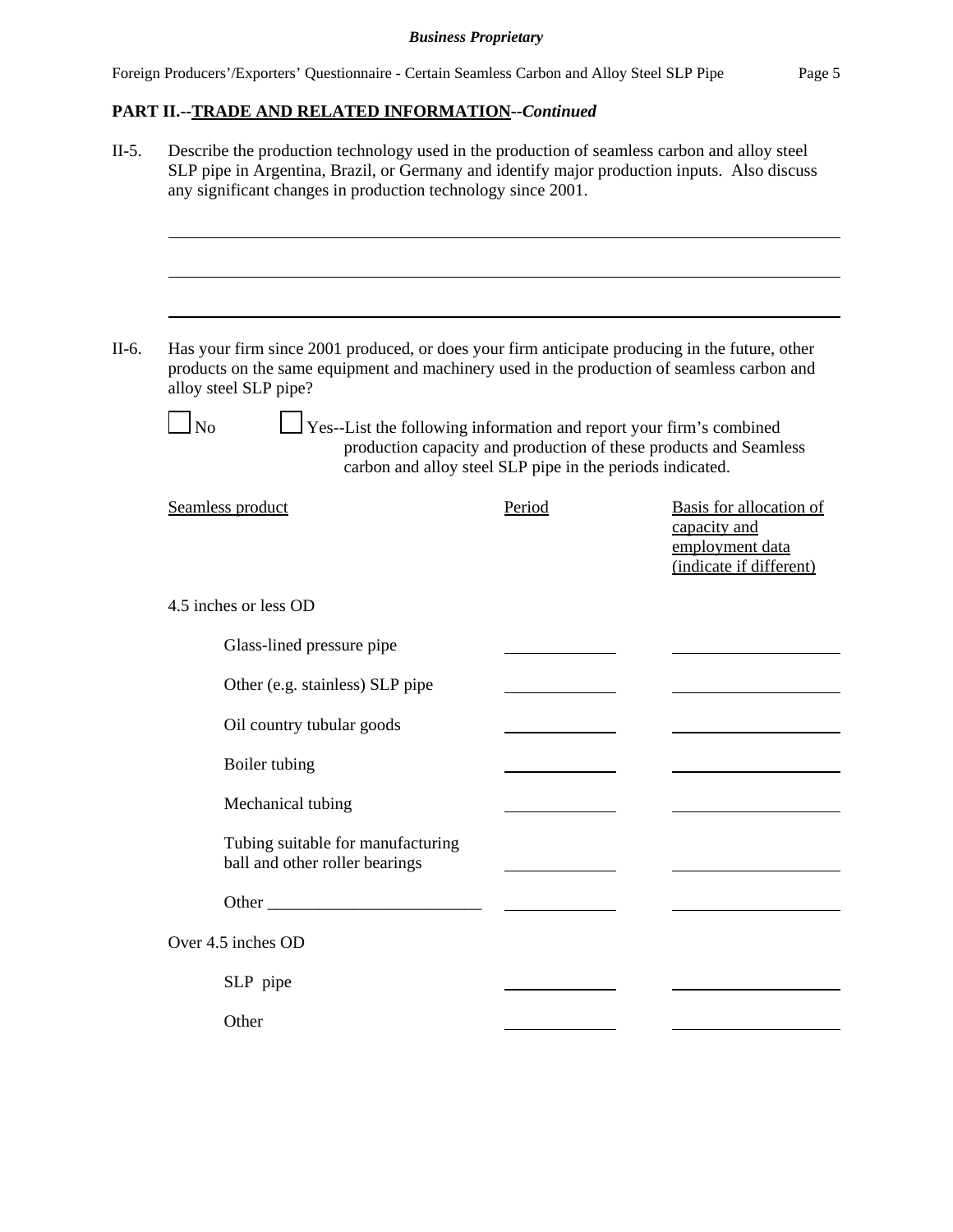# **PART II.--TRADE AND RELATED INFORMATION--***Continued*

II-6.--*Continued.*

| (Quantity in short tons)                                                                                                                                                                  |      |      |      |      |      |            |      |
|-------------------------------------------------------------------------------------------------------------------------------------------------------------------------------------------|------|------|------|------|------|------------|------|
| <b>Item</b>                                                                                                                                                                               | 2001 | 2002 | 2003 | 2004 | 2005 | Jan.-Sept. |      |
|                                                                                                                                                                                           |      |      |      |      |      | 2005       | 2006 |
| Average production capacity (all products):                                                                                                                                               |      |      |      |      |      |            |      |
| Production 4.5 inches or less OD:                                                                                                                                                         |      |      |      |      |      |            |      |
| Carbon and alloy SLP pipe                                                                                                                                                                 |      |      |      |      |      |            |      |
| Glass-lined pressure pipe                                                                                                                                                                 |      |      |      |      |      |            |      |
| Other (e.g. stainless) SLP pipe                                                                                                                                                           |      |      |      |      |      |            |      |
| Oil country tubular goods                                                                                                                                                                 |      |      |      |      |      |            |      |
| Boiler tubing                                                                                                                                                                             |      |      |      |      |      |            |      |
| Mechanical tubing                                                                                                                                                                         |      |      |      |      |      |            |      |
| Tubing suitable for ball or<br>roller bearings                                                                                                                                            |      |      |      |      |      |            |      |
| Other                                                                                                                                                                                     |      |      |      |      |      |            |      |
| Total production 4.5 inches or less OD                                                                                                                                                    |      |      |      |      |      |            |      |
| Production over 4.5 inches OD:                                                                                                                                                            |      |      |      |      |      |            |      |
| SLP pipe                                                                                                                                                                                  |      |      |      |      |      |            |      |
| Other                                                                                                                                                                                     |      |      |      |      |      |            |      |
| Total production over 4.5 in OD                                                                                                                                                           |      |      |      |      |      |            |      |
| <b>Total production</b>                                                                                                                                                                   |      |      |      |      |      |            |      |
| Reconciliation of data.–Please note that the production reported above for carbon and alloy steel SLP pipe 4.5 inches or less in<br>outside diameter should equal data reported in II-16. |      |      |      |      |      |            |      |

II-7. Has your firm since 2001 produced, or does your firm anticipate producing in the future, other products using the same production and related workers employed to produce seamless carbon and alloy steel SLP pipe?

 $\perp$  Yes--List the following information.

Product Period Period Basis for allocation of employment data

II-8. Please describe the constraint(s) that set the limit(s) on your production capacity.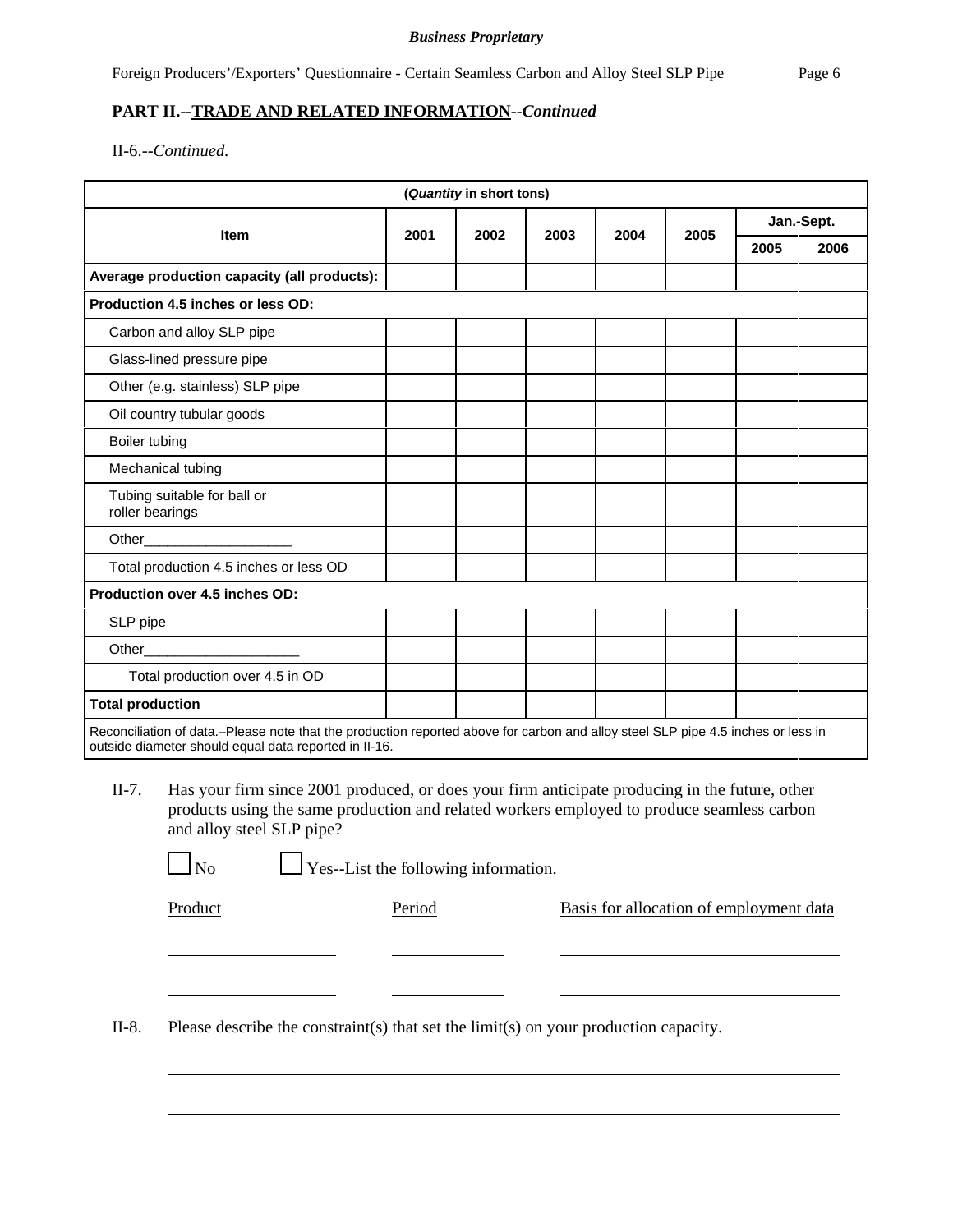Foreign Producers'/Exporters' Questionnaire - Certain Seamless Carbon and Alloy Steel SLP Pipe Page 7

## **PART II.--TRADE AND RELATED INFORMATION--***Continued*

II-9. What percentage of your firm's total sales in its most recent fiscal year was represented by sales of seamless carbon and alloy steel SLP pipe?

Percent

II-10. Is your firm able to switch production between seamless carbon and alloy steel SLP pipe and other products in response to a relative price change in the price of seamless carbon and alloy steel SLP pipe vis-a-vis the price of other products, using the same equipment and labor?

 $\perp$  Yes--Please identify below the other products, the approximate time and cost involved in switching, and the minimum relative price change required for your firm to switch production to or from seamless carbon and alloy steel SLP pipe.

II-11. Has your firm maintained any inventories of seamless carbon and alloy steel SLP pipe in the United States (not including inventories held by firms identified in questions I-3, I-5, or I-6 above<sup>1</sup>) since  $2001$ ?

Yes--Report the quantity (in short tons) of such **end-of-period** inventories below.

| Dec.        | Dec. | Dec.        | Dec. | Dec. | Sept.       |
|-------------|------|-------------|------|------|-------------|
| <b>2001</b> | 2002 | <u>2003</u> | 2004 | 2005 | <u>2006</u> |
|             |      |             |      |      |             |

II-12. (a) Are your firm's exports of seamless carbon and alloy steel SLP pipe subject to tariff or nontariff barriers to trade (for example, antidumping or countervailing duty findings or remedies, tariffs, quotas, or regulatory barriers) in any countries other than the United States?

| Nο |  |  |
|----|--|--|
|    |  |  |

es--List the products(s), country(ies), the year each such barrier was imposed, and the type of barrier. **Barrier (if tariff,**

| Product | Country | <b>Year imposed</b> | Darrich (in taring<br>give rate) |
|---------|---------|---------------------|----------------------------------|
|         |         |                     |                                  |

<sup>&</sup>lt;sup>1</sup> Such firms will report inventories in the Commission's importer or producer questionnaire.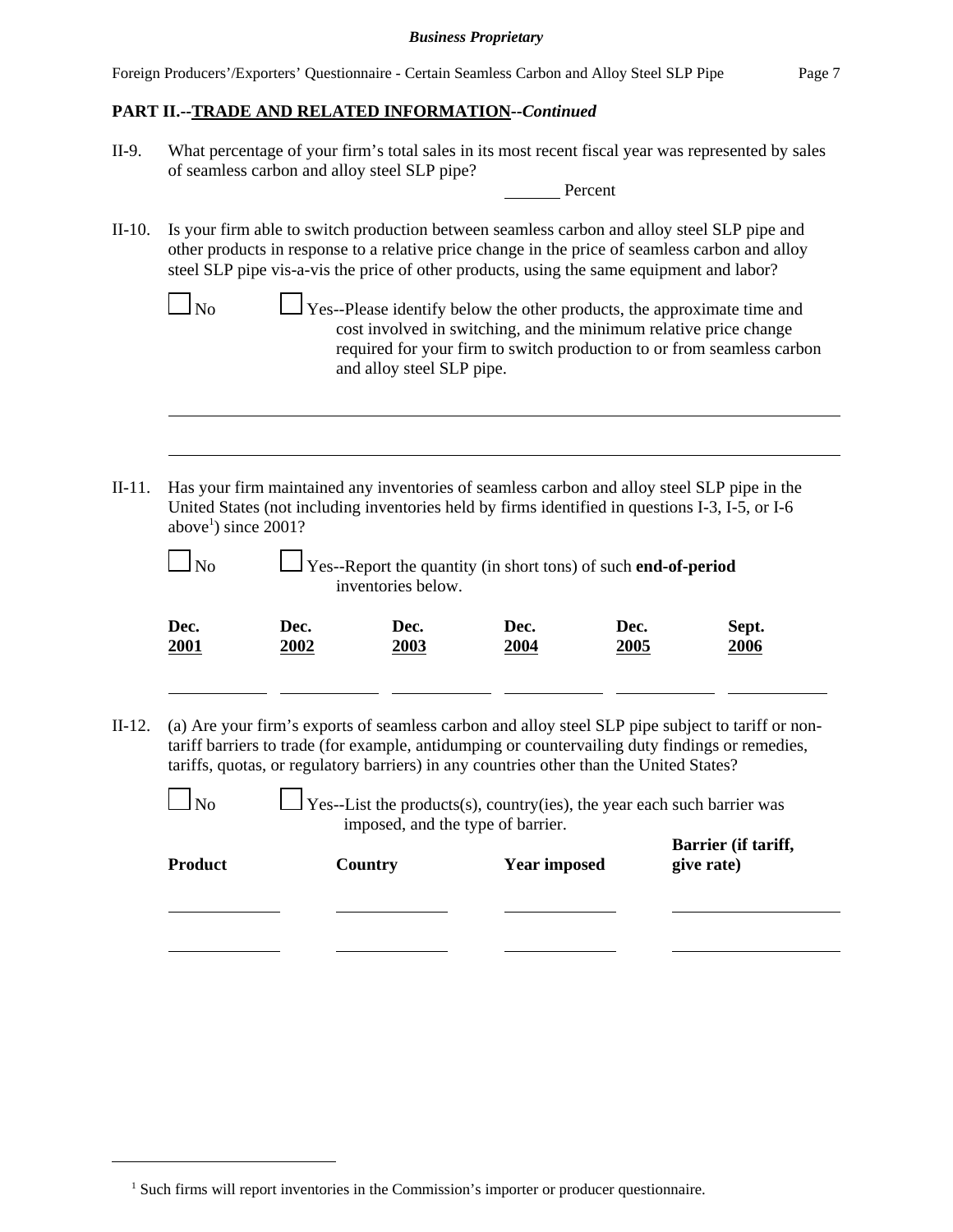Foreign Producers'/Exporters' Questionnaire - Certain Seamless Carbon and Alloy Steel SLP Pipe Page 8

# **PART II.--TRADE AND RELATED INFORMATION--***Continued*

II-12. (b) Are your firm's exports of seamless carbon and alloy steel SLP pipe subject to current investigations in any countries other than the United States that might result in tariff or non-tariff barriers to trade?

| $\Box$ No | $\Box$ Yes--List the products(s), country(ies), and type of investigation. |                              |  |
|-----------|----------------------------------------------------------------------------|------------------------------|--|
| Product   | Country                                                                    | <b>Type of investigation</b> |  |

II-13. Identify export markets (other than the United States) that you have developed or where you have increased your sales of seamless carbon and alloy steel SLP pipe as a result of the antidumping duty orders on seamless carbon and alloy steel SLP pipe from the Argentina, Brazil, and Germany. Please identify and discuss below.

II-14. Describe the significance of the existing antidumping duty orders covering imports of seamless carbon and alloy steel SLP pipe from the Argentina, Brazil, and Germany in terms of their effect on your firm's production capacity, production, home market shipments, exports to the United States and other markets, and inventories. You may wish to compare your firm's operations before and after the imposition of the orders.

II-15. Would your firm anticipate any changes in its production capacity, production, home market shipments, exports to the United States and other markets, or inventories relating to the production of seamless carbon and alloy steel SLP pipe in the future if the antidumping duty orders on seamless carbon and alloy steel SLP pipe from the Argentina, Brazil, or Germany were to be revoked?

 $\Box$  No  $\Box$  Yes--Supply details as to the time, nature, and significance of such changes and provide underlying assumptions, along with relevant portions of business plans or other supporting documentation, for any trends or projections you may provide.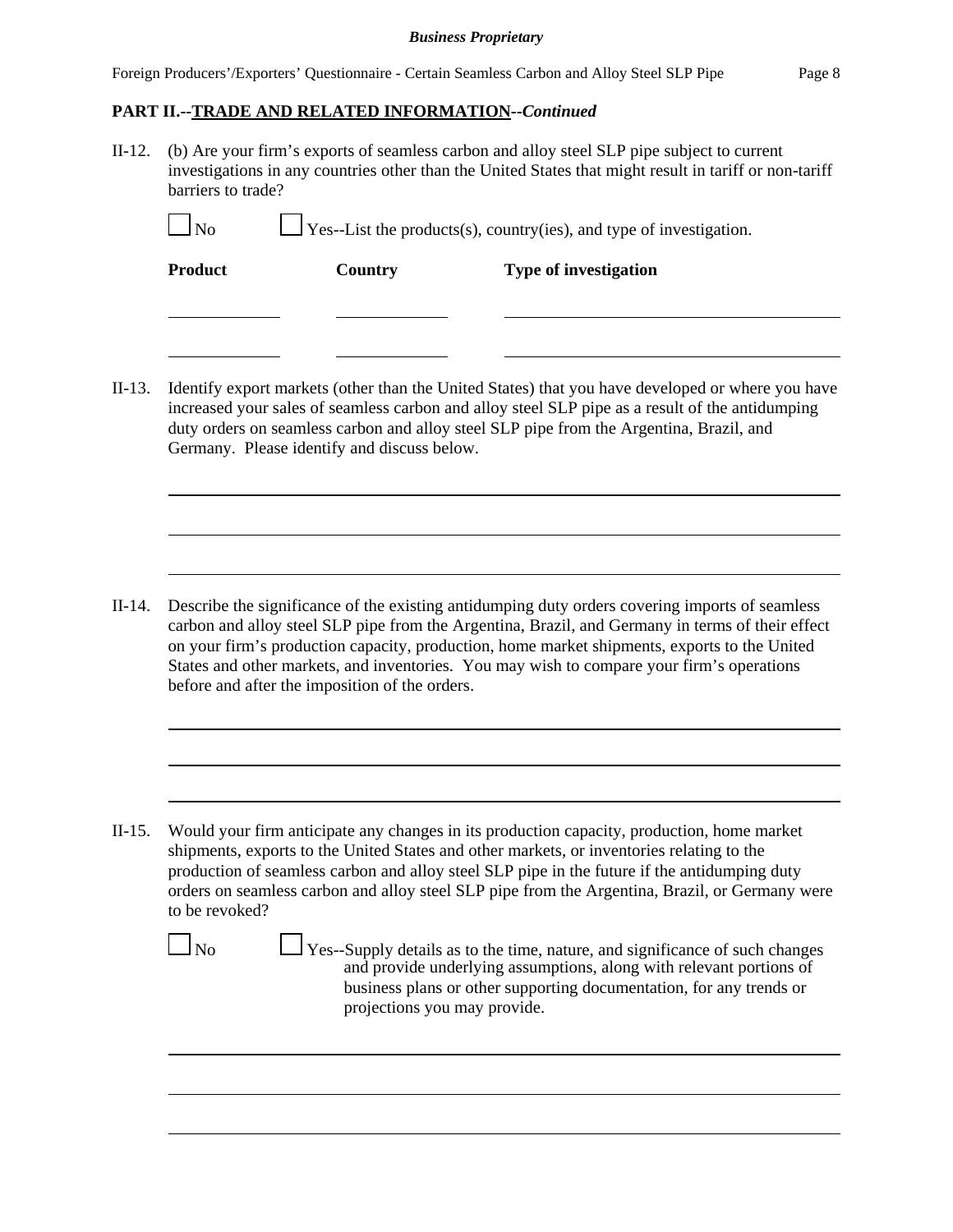### **PART II.--TRADE AND RELATED INFORMATION--***Continued*

II-16a. Please report production capacity, production, shipments, and inventories of **certain seamless carbon and alloy SLP pipe** produced by your firm in Argentina, Brazil, or Germany for the period specific below.

| Country:                                                                                                                                                                                                                                                                                                                                                                                                                             |      |      |                                                       |              |  |      |            |  |
|--------------------------------------------------------------------------------------------------------------------------------------------------------------------------------------------------------------------------------------------------------------------------------------------------------------------------------------------------------------------------------------------------------------------------------------|------|------|-------------------------------------------------------|--------------|--|------|------------|--|
|                                                                                                                                                                                                                                                                                                                                                                                                                                      |      |      | (Quantity in short tons, value in 1,000 U.S. dollars) |              |  |      |            |  |
| Item                                                                                                                                                                                                                                                                                                                                                                                                                                 | 2001 | 2002 | 2003                                                  | 2004<br>2005 |  |      | Jan.-Sept. |  |
|                                                                                                                                                                                                                                                                                                                                                                                                                                      |      |      |                                                       |              |  | 2005 | 2006       |  |
| <b>AVERAGE PRODUCTION CAPACITY<sup>1</sup> (quantity)</b>                                                                                                                                                                                                                                                                                                                                                                            |      |      |                                                       |              |  |      |            |  |
| BEGINNING-OF-PERIOD INVENTORIES <sup>2</sup> (quantity)                                                                                                                                                                                                                                                                                                                                                                              |      |      |                                                       |              |  |      |            |  |
| PRODUCTION <sup>3</sup> (quantity)                                                                                                                                                                                                                                                                                                                                                                                                   |      |      |                                                       |              |  |      |            |  |
| <b>SHIPMENTS:</b>                                                                                                                                                                                                                                                                                                                                                                                                                    |      |      |                                                       |              |  |      |            |  |
| Home market:                                                                                                                                                                                                                                                                                                                                                                                                                         |      |      |                                                       |              |  |      |            |  |
| Internal consumption/transfers<br>(quantity)                                                                                                                                                                                                                                                                                                                                                                                         |      |      |                                                       |              |  |      |            |  |
| <b>Commercial shipments:</b><br>Quantity                                                                                                                                                                                                                                                                                                                                                                                             |      |      |                                                       |              |  |      |            |  |
| Value                                                                                                                                                                                                                                                                                                                                                                                                                                |      |      |                                                       |              |  |      |            |  |
| <b>Exports to--</b>                                                                                                                                                                                                                                                                                                                                                                                                                  |      |      |                                                       |              |  |      |            |  |
| United States: <sup>4</sup><br>Quantity                                                                                                                                                                                                                                                                                                                                                                                              |      |      |                                                       |              |  |      |            |  |
| Value                                                                                                                                                                                                                                                                                                                                                                                                                                |      |      |                                                       |              |  |      |            |  |
| All other export markets:<br>European Union: <sup>5</sup><br>Quantity                                                                                                                                                                                                                                                                                                                                                                |      |      |                                                       |              |  |      |            |  |
| Value                                                                                                                                                                                                                                                                                                                                                                                                                                |      |      |                                                       |              |  |      |            |  |
| China:<br>Quantity                                                                                                                                                                                                                                                                                                                                                                                                                   |      |      |                                                       |              |  |      |            |  |
| Value                                                                                                                                                                                                                                                                                                                                                                                                                                |      |      |                                                       |              |  |      |            |  |
| Asia, other than China: <sup>6</sup><br>Quantity                                                                                                                                                                                                                                                                                                                                                                                     |      |      |                                                       |              |  |      |            |  |
| Value                                                                                                                                                                                                                                                                                                                                                                                                                                |      |      |                                                       |              |  |      |            |  |
| Other: $7$<br><b>Quantity</b>                                                                                                                                                                                                                                                                                                                                                                                                        |      |      |                                                       |              |  |      |            |  |
| Value                                                                                                                                                                                                                                                                                                                                                                                                                                |      |      |                                                       |              |  |      |            |  |
| Subtotal, all other export markets:<br>Quantity                                                                                                                                                                                                                                                                                                                                                                                      |      |      |                                                       |              |  |      |            |  |
| Value                                                                                                                                                                                                                                                                                                                                                                                                                                |      |      |                                                       |              |  |      |            |  |
| Total exports (quantity)                                                                                                                                                                                                                                                                                                                                                                                                             |      |      |                                                       |              |  |      |            |  |
| Total shipments (quantity)                                                                                                                                                                                                                                                                                                                                                                                                           |      |      |                                                       |              |  |      |            |  |
| END-OF-PERIOD INVENTORIES (quantity)                                                                                                                                                                                                                                                                                                                                                                                                 |      |      |                                                       |              |  |      |            |  |
| <sup>1</sup> The production capacity (see definitions in instructions booklet) reported is based on operating<br>hours per week,<br>weeks per year. Please describe the<br>methodology used to calculate production capacity, and explain any changes in reported capacity (use additional pages as necessary).                                                                                                                      |      |      |                                                       |              |  |      |            |  |
| <sup>2</sup> Reconciliation of data.--Please note that the quantities reported above should reconcile as follows: beginning-of-period inventories, plus production, less total shipments,<br>equals end-of-period inventories. Do the data reported reconcile?<br>No--Please explain:<br>Yes                                                                                                                                         |      |      |                                                       |              |  |      |            |  |
| <sup>3</sup> Please estimate the percentage of total production of small diameter carbon and alloy steel SLP pipe in Argentina, Brazil, or Germany accounted for by your firm's<br>production in 2005:<br>Percent<br>4 Please estimate the percentage of total exports to the United States of small diameter carbon and alloy SLP pipe in Argentina, Brazil, or Germany accounted for by your<br>firm's exports in 2005:<br>Percent |      |      |                                                       |              |  |      |            |  |
| <sup>5</sup> Identify principal European Union export markets.<br><sup>6</sup> Identify principal Asian export markets other than China.<br><sup>7</sup> Identify principal other export markets.                                                                                                                                                                                                                                    |      |      |                                                       |              |  |      |            |  |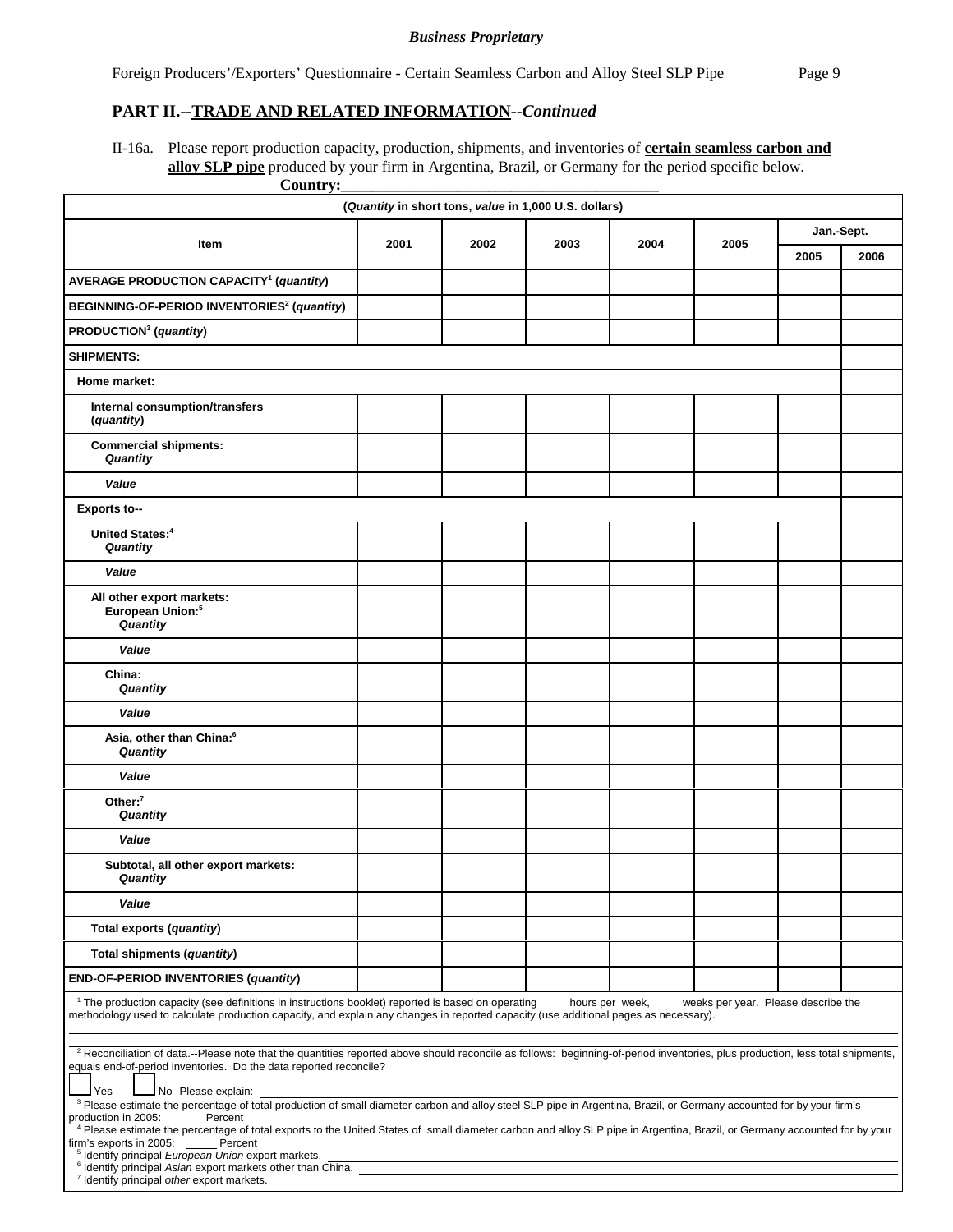## **PART II.--TRADE AND RELATED INFORMATION--***Continued*

II-16b. Please report **projected** production capacity, production, shipments, and inventories of **certain seamless carbon and alloy SLP pipe** produced by your firm in Argentina, Brazil, or Germany for full year 2006 and 2007, both if the orders remain in effect and if the orders are revoked.

|                                                                       | (Quantity in short tons, value in 1,000 U.S. dollars) |                  |             |
|-----------------------------------------------------------------------|-------------------------------------------------------|------------------|-------------|
|                                                                       |                                                       | If the orders:   |             |
| Item                                                                  | 2006                                                  | remain in effect | are revoked |
|                                                                       |                                                       | 2006             | 2007        |
| <b>AVERAGE PRODUCTION CAPACITY<sup>1</sup></b><br>(quantity)          |                                                       |                  |             |
| <b>BEGINNING-OF-PERIOD INVENTORIES<sup>2</sup></b><br>(quantity)      |                                                       |                  |             |
| PRODUCTION <sup>3</sup> (quantity)                                    |                                                       |                  |             |
| <b>SHIPMENTS:</b>                                                     |                                                       |                  |             |
| Home market:                                                          |                                                       |                  |             |
| Internal consumption/transfers<br>(quantity)                          |                                                       |                  |             |
| <b>Commercial shipments:</b><br>Quantity                              |                                                       |                  |             |
| Value                                                                 |                                                       |                  |             |
| <b>Exports to--</b>                                                   |                                                       |                  |             |
| <b>United States:4</b><br>Quantity                                    |                                                       |                  |             |
| Value                                                                 |                                                       |                  |             |
| All other export markets:<br>European Union: <sup>5</sup><br>Quantity |                                                       |                  |             |
| Value                                                                 |                                                       |                  |             |
| China:<br>Quantity                                                    |                                                       |                  |             |
| Value                                                                 |                                                       |                  |             |
| Asia, other than China:6<br><b>Quantity</b>                           |                                                       |                  |             |
| Value                                                                 |                                                       |                  |             |
| Other: <sup>7</sup><br>Quantity                                       |                                                       |                  |             |
| Value                                                                 |                                                       |                  |             |
| Subtotal, all other export markets:<br>Quantity                       |                                                       |                  |             |
| Value                                                                 |                                                       |                  |             |
| Total exports (quantity)                                              |                                                       |                  |             |
| <b>Total shipments (quantity)</b>                                     |                                                       |                  |             |
| END-OF-PERIOD INVENTORIES (quantity)                                  |                                                       |                  |             |

Country: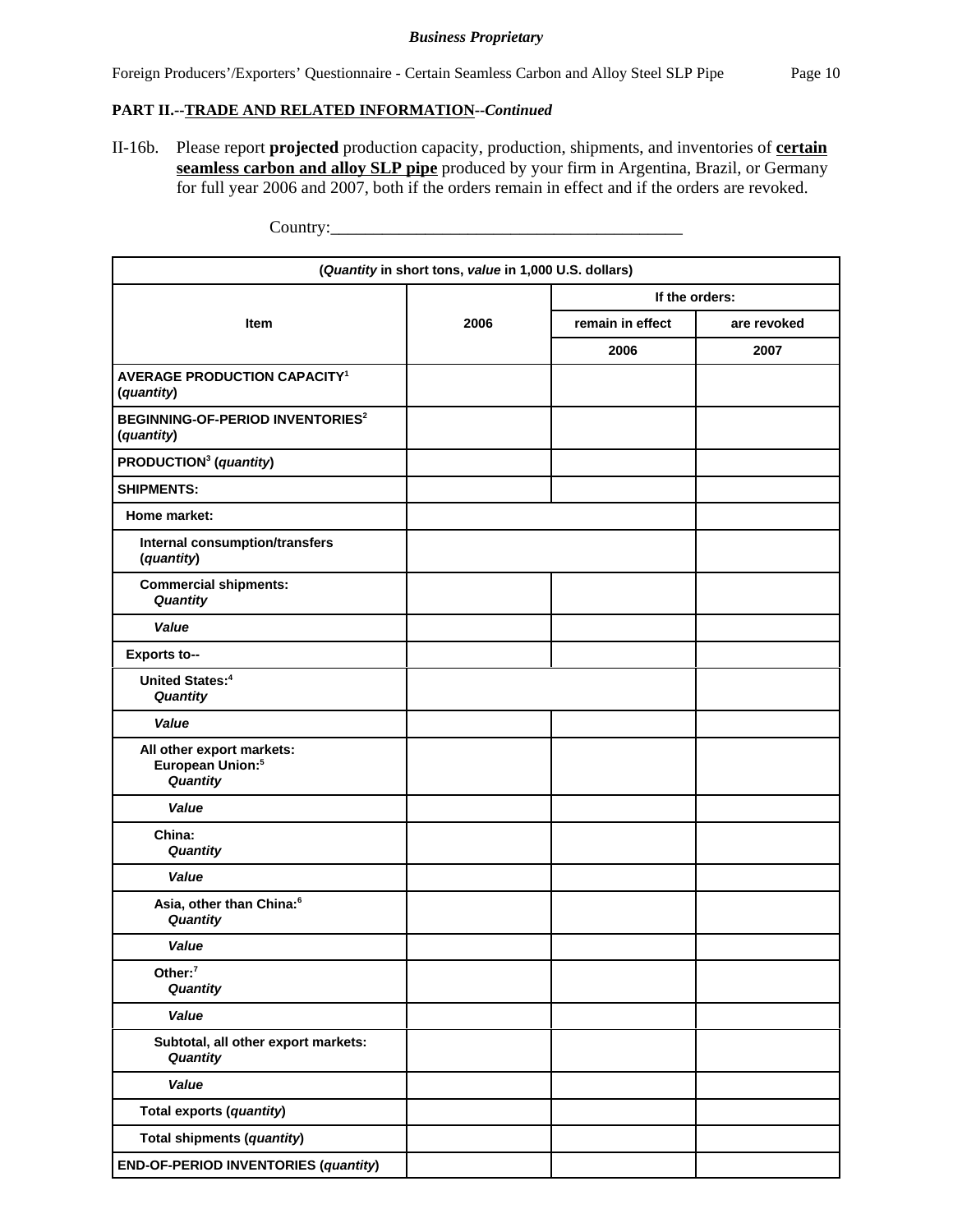# **PART III.--MARKET FACTORS**

III-1. Approximately what share of your firm's sales of seamless carbon and alloy steel SLP pipe to U.S. customers in 2005 were on a (1) long-term contract basis (multiple deliveries for more than 12 months), (2) short-term contract basis (multiple deliveries up to 12 months), and (3) spot sales basis (for a single delivery)?

| <b>Type of sale</b>  | Share of sales (percent) |
|----------------------|--------------------------|
| Long-term contracts  |                          |
| Short-term contracts |                          |
| Spot sales           |                          |

- III-2. If you sell on a long-term contract basis, please answer the following questions with respect to provisions of a typical long-term contract.
	- (a) What is the average duration of a contract?
	- (b) Can prices be renegotiated during the contract period?
	- (c) Does the contract fix quantity, price, or both?
	- (d) Does the contract have a meet or release provision?
- III-3. If you sell on a short-term contract basis, please answer the following questions with respect to provisions of a typical short-term contract.
	- (a) What is the average duration of a contract?
	- (b) Can prices be renegotiated during the contract period?
	- (c) Does the contract fix quantity, price, or both?
	- (d) Does the contract have a meet or release provision?
- III-4. What is the average lead time between a U.S. customer's order and the date of delivery for your firm's sales of seamless carbon and alloy steel SLP pipe?

| <b>Source</b>     | Share of 2005 sales | <b>Lead time</b> |
|-------------------|---------------------|------------------|
| From inventory    |                     |                  |
| Produced to order |                     |                  |
| <b>Total</b>      | $100\%$             |                  |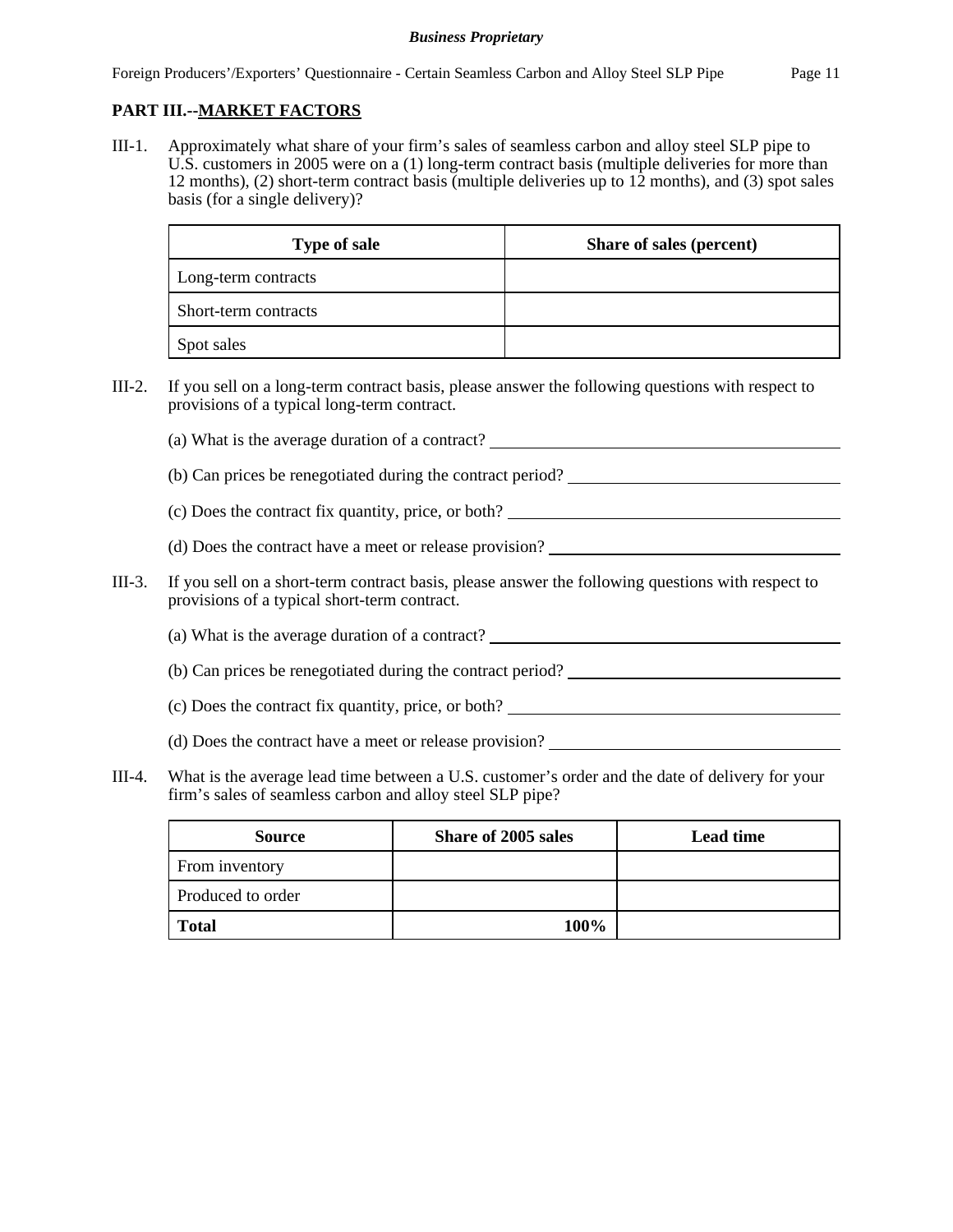## **PART III.--MARKET FACTORS–***Continued*

- III-5. To what extent have changes in the prices of raw materials affected your firm's selling prices for seamless carbon and alloy steel SLP pipe since 2001? Also discuss any anticipated changes in your raw material costs in the future, identifying the time period(s) involved and the factor(s) that you believe would be responsible for such changes. Provide any underlying assumptions, along with relevant portions of business plans or other supporting documentation, that address this issue.
- III-6. Have any changes occurred in any other factors affecting supply (e.g., changes in availability or prices of energy or labor; transportation conditions; production capacity and/or methods of production; technology; export markets; or alternative production opportunities) that affected the availability of the Argentina, Brazil, or Germany-produced seamless carbon and alloy steel SLP pipe in the U.S. market since 2001?

 $\Box$  No  $\Box$  Yes--Please note the time period(s) of any such changes, the factors(s) involved, and the impact such changes had on your shipment volumes and prices.

III-7. (a) Do you anticipate any changes in terms of the availability of the Argentina, Brazil, or Germany-produced seamless carbon and alloy steel SLP pipe in the U.S. market in the future?

| ⊥ Increase | $\Box$ No Change | $\Box$ Decrease |
|------------|------------------|-----------------|
|            |                  |                 |

(b) If you anticipate changes in supply, please identify the changes including the time period and the impact of such changes on shipment volumes and prices. Provide any underlying assumptions, along with relevant portions of business plans or other supporting documentation, that address this issue.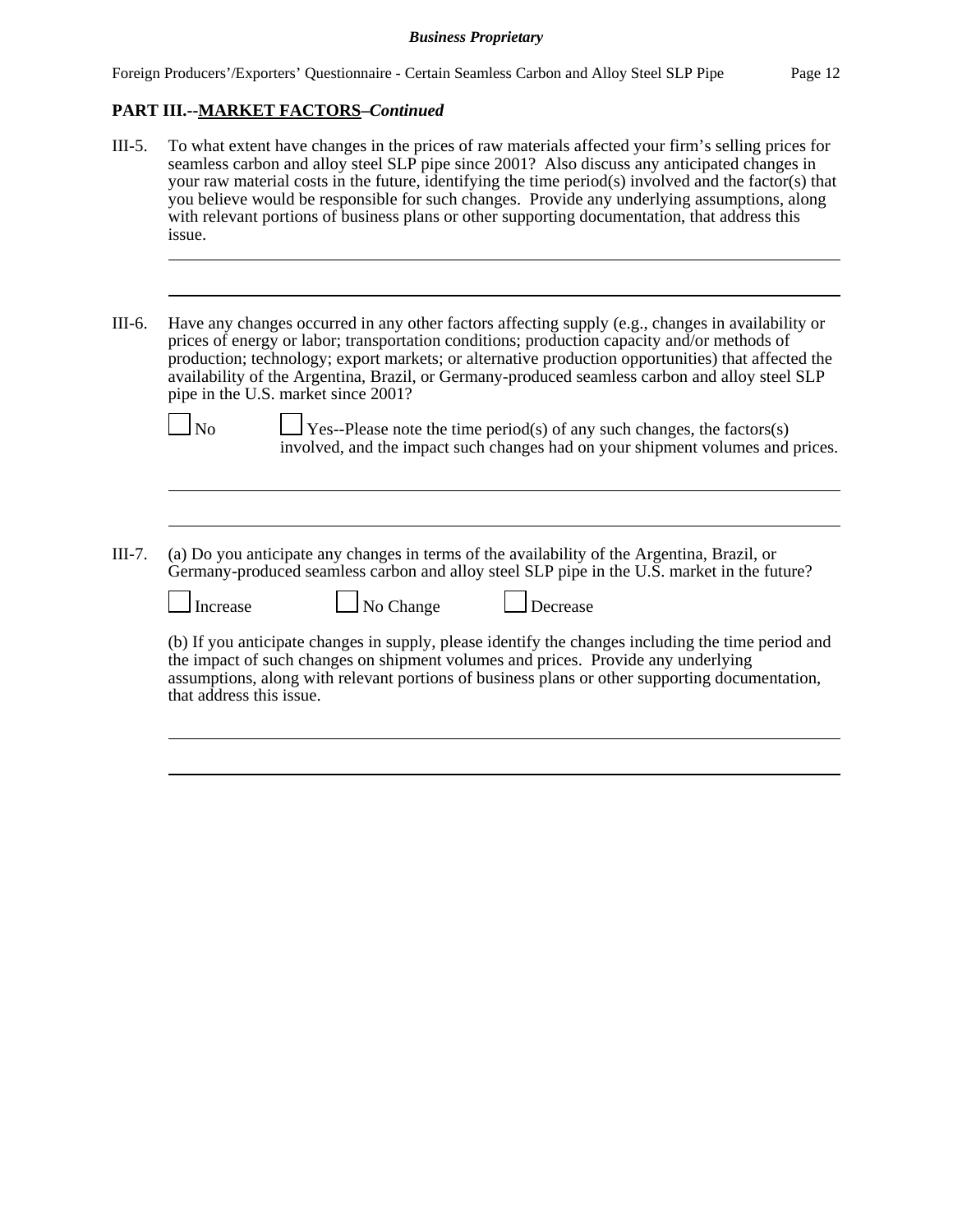## **PART III.--MARKET FACTORS–***Continued*

| III-8.  | Describe how easily your firm can shift its sales of seamless carbon and alloy steel SLP pipe<br>between the U.S. market and alternative country markets. In your discussion, please describe any<br>contracts, other sales arrangements, or other constraints (including any third-country trade<br>barriers such as tariffs, quotas, or other non-tariff barriers) that would prevent or retard your firm<br>from shifting seamless carbon and alloy steel SLP pipe between the U.S. and alternative country<br>markets within a 12-month period. Provide any underlying assumptions, along with relevant<br>portions of business plans or other supporting documentation, that address this issue. |
|---------|-------------------------------------------------------------------------------------------------------------------------------------------------------------------------------------------------------------------------------------------------------------------------------------------------------------------------------------------------------------------------------------------------------------------------------------------------------------------------------------------------------------------------------------------------------------------------------------------------------------------------------------------------------------------------------------------------------|
|         |                                                                                                                                                                                                                                                                                                                                                                                                                                                                                                                                                                                                                                                                                                       |
| III-9.  | Is the product range, product mix, or marketing of seamless carbon and alloy steel SLP pipe in<br>your home market significantly different from the product range, product mix, or marketing of<br>seamless carbon and alloy steel SLP pipe for export to the United States or to third-country<br>markets? Have there been any significant changes in the product range, product mix, or<br>marketing of seamless carbon and alloy steel SLP pipe in your home market, for export to the<br>United States, or for export to third-country markets since 2001?                                                                                                                                        |
|         | $\Box$ Yes--Please describe and quantify if possible.<br>$\Box$ No                                                                                                                                                                                                                                                                                                                                                                                                                                                                                                                                                                                                                                    |
|         |                                                                                                                                                                                                                                                                                                                                                                                                                                                                                                                                                                                                                                                                                                       |
| III_10— | Please discuss any anticipated changes in terms of the product range product mix or marketing                                                                                                                                                                                                                                                                                                                                                                                                                                                                                                                                                                                                         |

III-10. Please discuss any anticipated changes in terms of the product range, product mix, or marketing of seamless carbon and alloy steel SLP pipe in your home market, for export to the United States, or for export to third-country markets in the future, identifying the time period(s) involved and the factor(s) that you believe would be responsible for such changes. Provide any underlying assumptions, along with relevant portions of business plans or other supporting documentation, that address this issue.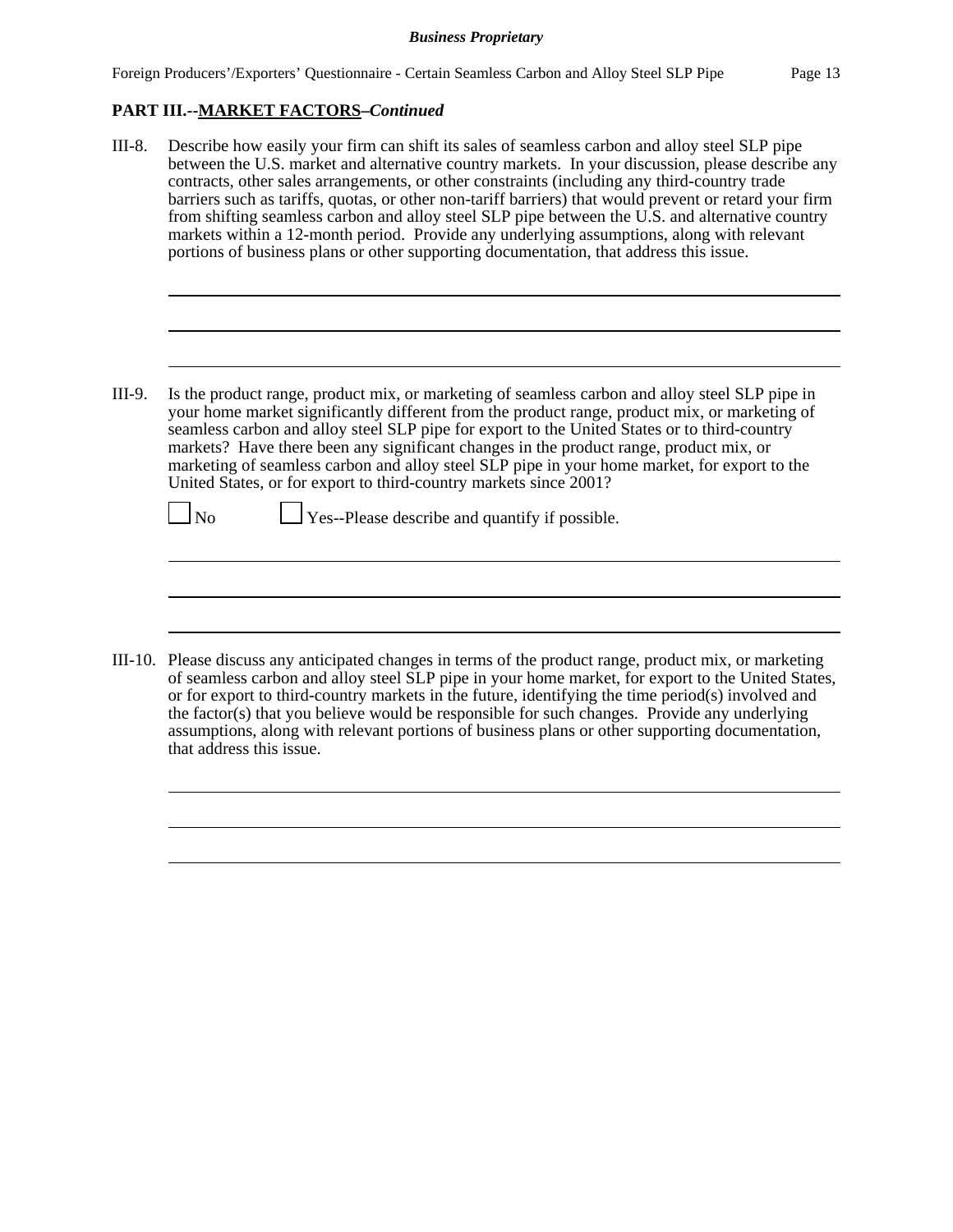Foreign Producers'/Exporters' Questionnaire - Certain Seamless Carbon and Alloy Steel SLP Pipe Page 14

# **PART III.--MARKET FACTORS–***Continued*

III-11. (a) Please list in order of importance any products that may be substituted for seamless carbon and alloy steel SLP pipe.

|         | Carbon                      |                                                            |                                                                                                                                                                                                                                                    |  |
|---------|-----------------------------|------------------------------------------------------------|----------------------------------------------------------------------------------------------------------------------------------------------------------------------------------------------------------------------------------------------------|--|
|         |                             |                                                            | $(1)$ (1) (2) (3) (3)                                                                                                                                                                                                                              |  |
|         | <b>Alloy</b>                |                                                            |                                                                                                                                                                                                                                                    |  |
|         |                             |                                                            |                                                                                                                                                                                                                                                    |  |
|         | which they are substitutes. |                                                            | (b) For each possible substitute product, please give examples of applications and end uses for                                                                                                                                                    |  |
|         |                             |                                                            | (c) Have changes in the prices of these products affected the price for seamless carbon and alloy                                                                                                                                                  |  |
|         | steel SLP pipe?             |                                                            |                                                                                                                                                                                                                                                    |  |
|         | $\Box$ No                   | seamless carbon and alloy steel SLP pipe or final end use? | $\Box$ Yes–To what degree do changes in their prices affect the price for seamless<br>carbon and alloy steel SLP pipe? Does this effect have a time lag? If so, how<br>long is the time lag for each substitute product? Does this vary by type of |  |
| III-12. |                             |                                                            | Have there been any changes in the number or types of products that can be substituted for                                                                                                                                                         |  |
|         |                             | seamless carbon and alloy steel SLP pipe since 2001?       |                                                                                                                                                                                                                                                    |  |
|         | $\Box$ No                   | $\Box$ Yes--Please explain.                                |                                                                                                                                                                                                                                                    |  |
|         |                             |                                                            |                                                                                                                                                                                                                                                    |  |
|         |                             |                                                            |                                                                                                                                                                                                                                                    |  |
|         |                             | carbon and alloy steel SLP pipe in the future?             | III-13. Do you anticipate any changes in terms of the substitutability of other products for seamless                                                                                                                                              |  |
|         | $\log$                      | address this issue.                                        | Yes--Please describe. Provide any underlying assumptions, along with<br>relevant portions of business plans or other supporting documentation, that                                                                                                |  |
|         |                             |                                                            |                                                                                                                                                                                                                                                    |  |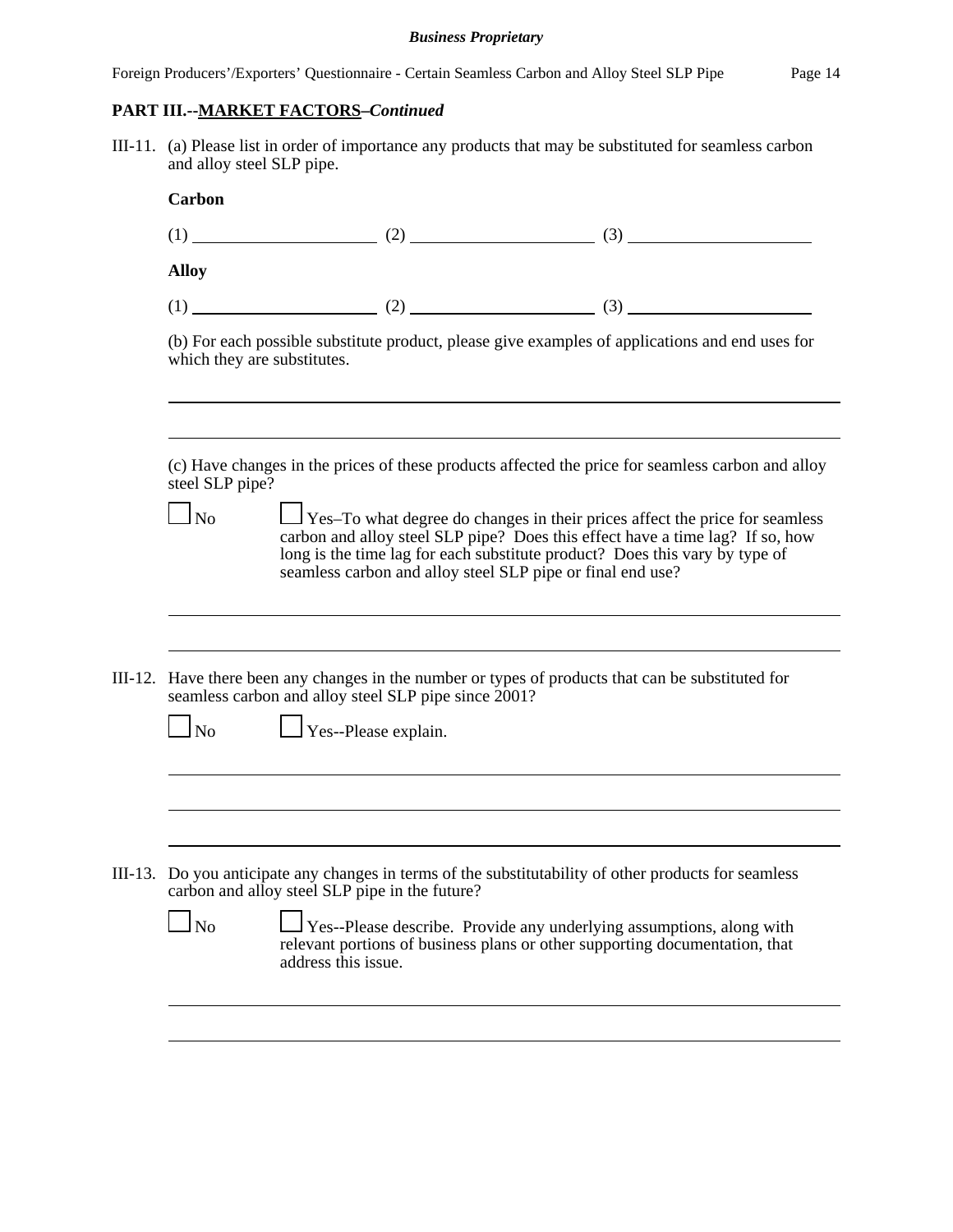# **PART III.--MARKET FACTORS–***Continued*

| III-14. Is the seamless carbon and alloy steel SLP pipe produced by your firm and sold in its home<br>market interchangeable (i.e., can be used in the same applications) with your firm's seamless<br>carbon and alloy steel SLP pipe sold to the United States and/or to third-country markets?<br>$\perp$ Yes<br>No--Identify the market(s) and any differences in the products. |
|-------------------------------------------------------------------------------------------------------------------------------------------------------------------------------------------------------------------------------------------------------------------------------------------------------------------------------------------------------------------------------------|
|                                                                                                                                                                                                                                                                                                                                                                                     |
| III-15. Describe the end uses of the seamless carbon and alloy steel SLP pipe that you manufacture and<br>sell to your home market. If these end uses differ from those of the seamless carbon and alloy<br>steel SLP pipe you sell to the U.S. market or to third-country markets, explain.<br>Carbon:                                                                             |
| Alloy:                                                                                                                                                                                                                                                                                                                                                                              |
| III-16. Have there been any changes in the end uses of seamless carbon and alloy steel SLP pipe since<br>2001?<br>Yes--Please describe.<br>$\Box$ No                                                                                                                                                                                                                                |
| III-17. Do you anticipate any changes in terms of the end uses of seamless carbon and alloy steel SLP<br>pipe in the future?<br>$\ln$<br><b>Yes--Please describe and identify the time period. Provide any</b><br>underlying assumptions, along with relevant portions of business plans or other                                                                                   |
| supporting documentation, that address this issue.                                                                                                                                                                                                                                                                                                                                  |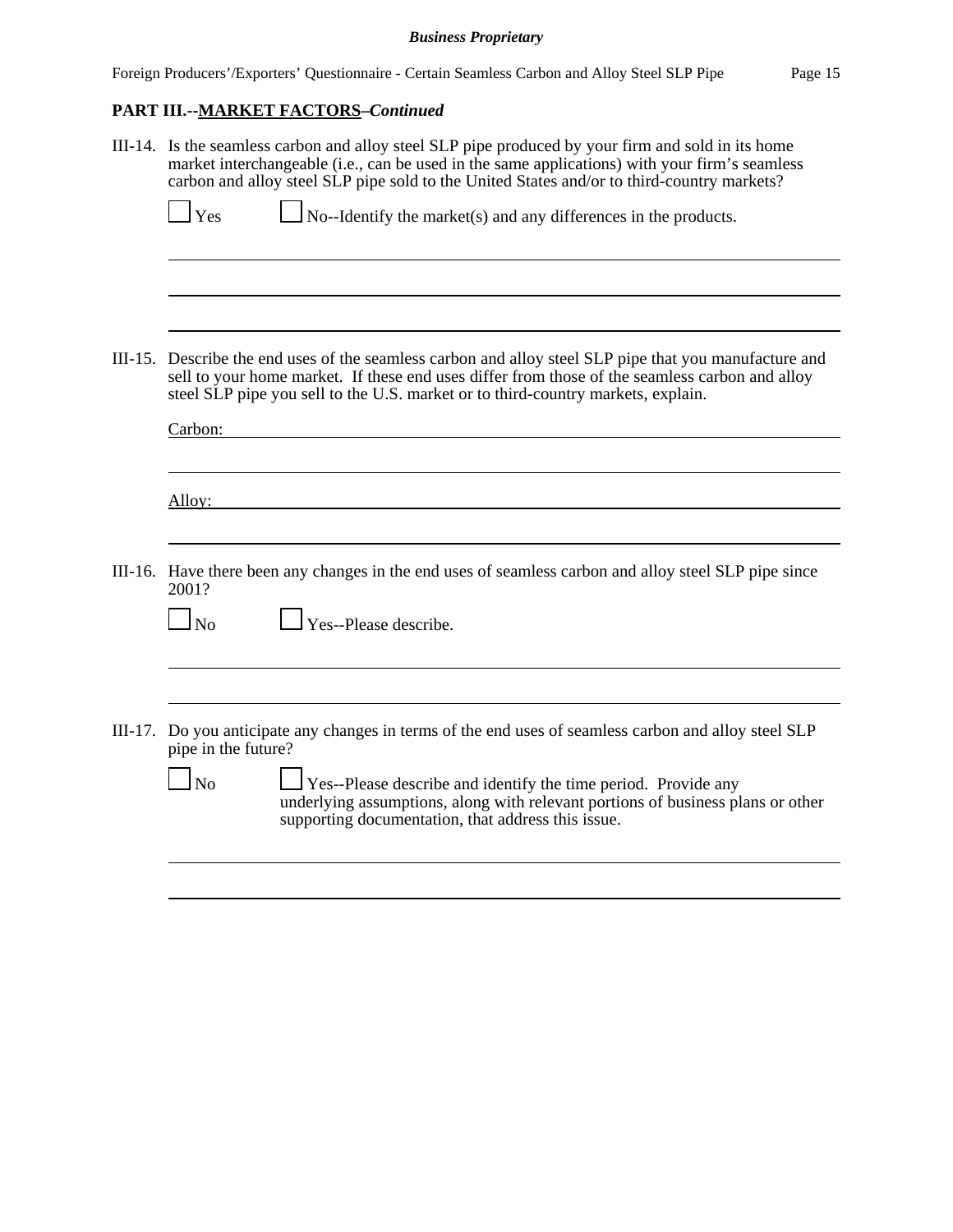|  | Foreign Producers'/Exporters' Questionnaire - Certain Seamless Carbon and Alloy Steel SLP Pipe                                                                                                                       | Page 16 |  |
|--|----------------------------------------------------------------------------------------------------------------------------------------------------------------------------------------------------------------------|---------|--|
|  | PART III.--MARKET FACTORS-Continued                                                                                                                                                                                  |         |  |
|  | III-18. (a) How has demand within your home market for seamless carbon and alloy steel SLP pipe<br>changed since 2001?                                                                                               |         |  |
|  | $\Box$ Unchanged<br>Increased<br>Decreased                                                                                                                                                                           |         |  |
|  | Other (describe)                                                                                                                                                                                                     |         |  |
|  | What were the principal factors affecting changes in demand?                                                                                                                                                         |         |  |
|  |                                                                                                                                                                                                                      |         |  |
|  | (b) How has demand in the United States for seamless carbon and alloy steel SLP pipe changed<br>since 2001?                                                                                                          |         |  |
|  | Unchanged <u>Decreased</u><br>Increased                                                                                                                                                                              |         |  |
|  | $\Box$ Other (describe) $\Box$                                                                                                                                                                                       |         |  |
|  | What were the principal factors affecting changes in demand?                                                                                                                                                         |         |  |
|  |                                                                                                                                                                                                                      |         |  |
|  | (c) How has demand in other markets for seamless carbon and alloy steel SLP pipe changed since<br>2001?                                                                                                              |         |  |
|  | Unchanged <u>Lecreased</u><br>Increased                                                                                                                                                                              |         |  |
|  | Other (describe)<br>What were the principal factors affecting changes in demand?                                                                                                                                     |         |  |
|  |                                                                                                                                                                                                                      |         |  |
|  | III-19. Do you anticipate any future changes in seamless carbon and alloy steel SLP pipe demand in your<br>home market and the United States and, if known, the rest of the world?                                   |         |  |
|  | <b>No</b><br>Yes--Please describe and identify the time period. Provide any<br>underlying assumptions, along with relevant portions of business plans or other<br>supporting documentation, that address this issue. |         |  |
|  |                                                                                                                                                                                                                      |         |  |
|  |                                                                                                                                                                                                                      |         |  |
|  |                                                                                                                                                                                                                      |         |  |